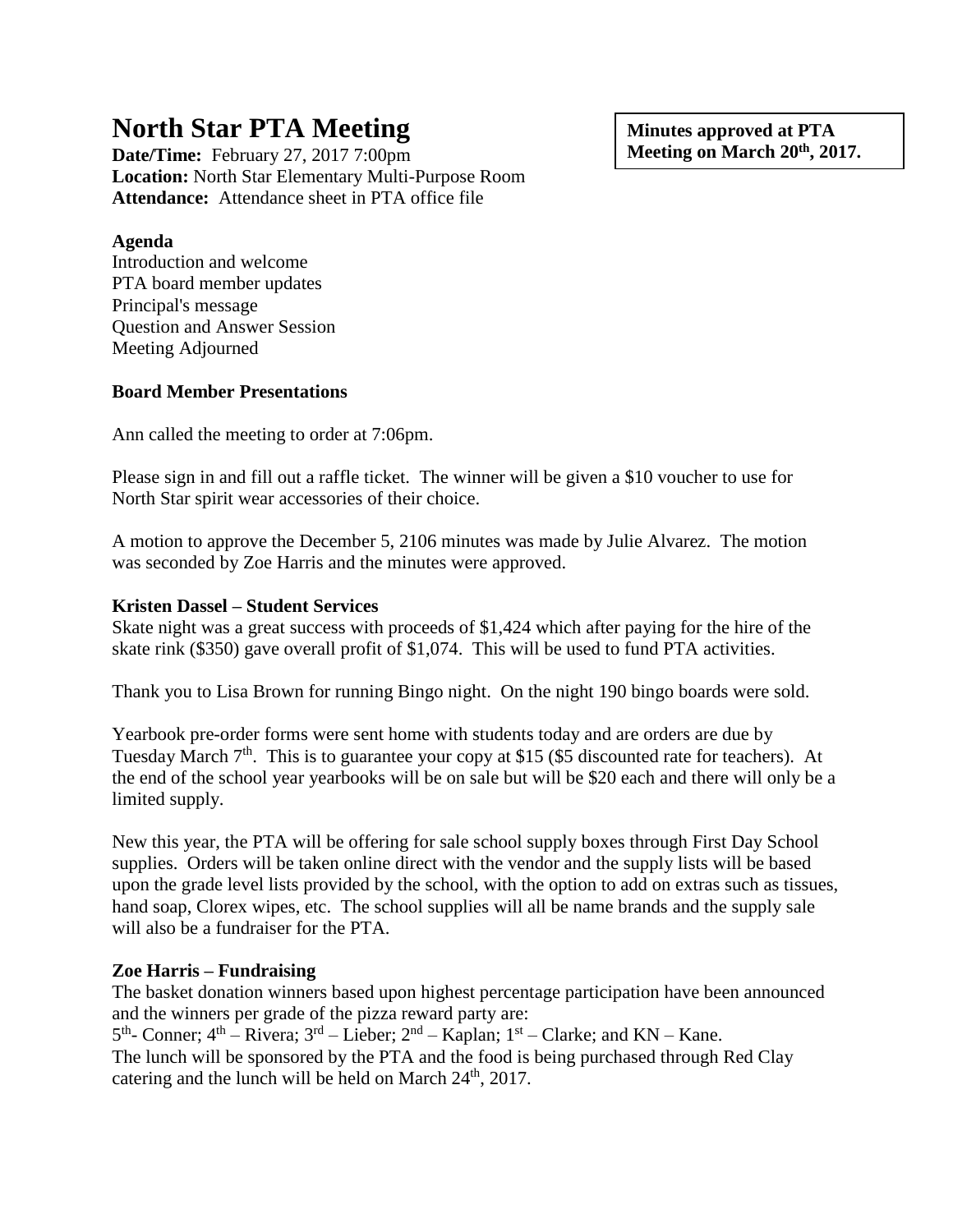There was one more volunteer needed for basket shopping and the volunteer was found at the PTA meeting – thank you Cara.

Ticket sales for preview week and will call tickets for the carnival night are to go on sale on March 20<sup>th</sup>. Flyers coming home soon.

Many volunteers are needed for both preview week and the carnival night itself. Please sign up and help if you can.

## **Stephanie Conway – Vice President**

The new spirit wear line has been launched and the PTA is working with a new and local vendor Unique Images who are based on Kirkwood Highway. The vendor also works with many local schools. All orders are placed online, and the spring sale ends of Friday March 3rd.

## **Ann Pollock – President**

In the absence of the PTA Treasurer (Mary Ruth Nich), Ann presented the latest accounts.

- The book fair income was \$10,369, and there is still over \$4,000 to come as a reimbursement from "Dr. D's book club". The donation of a book to each student in the school made the book fair more successful than prior years.
- New line item being "Grant income". Through their place of work a parent received a volunteer grant that they designated to the PTA. We received \$63.36.
- Carnival basket donations were \$6,000, but at the date of the accounts not all monies had been deposited from Cheddar Up.
- Amazon Smile product incentive money to date since we started the scheme has been \$255.05. Not all this income is within the current year.

The latest accounts are on the PTA website, [http://www.nspta.com/Budget\\_vs\\_Actual\\_February\\_26th\\_2017.pdf.](http://www.nspta.com/Budget_vs_Actual_February_26th_2017.pdf)

The PTA now has 322 members which is 2 more than last year. We are pleased to announce that at the end of February we had achieved 100% teacher membership.

Five PTA instructional grants have been awarded based on applications received. Both Mrs. Rivera and Ms. Tiberi received a grant to build reading lofts in their classrooms; Mrs. Becker had a grant for "escape room" materials; Ms. Browell has a grant to partially fund a visit from Jonathon Sprout for a 4<sup>th</sup> grade musical workshop; and 2<sup>nd</sup> grade received money for science books to support their curriculum.

#### **Guest presentation – Mrs. Becker**

Mrs. Becker presented the "escape room" materials she has purchased with the PTA instruction grant, which comprise of a series of lock boxes. The idea is to make learning fun in the classroom and expose students to a new way of learning.

Everyone at the meeting divided into 4 teams and each team worked on solving the lock boxes. A fun live demonstration.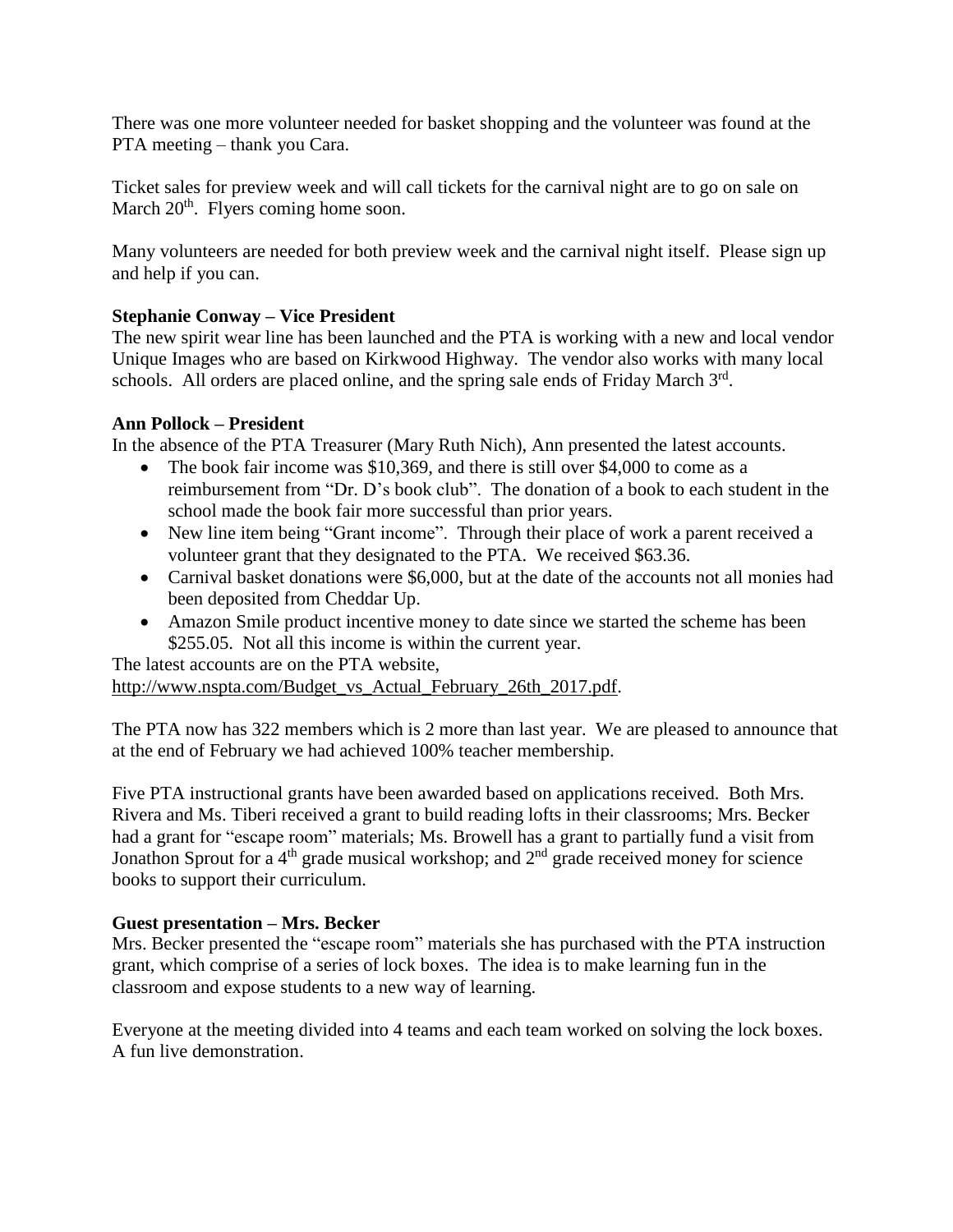**Principal's message** Mrs. Thomas

The new projector has been installed in the cafeteria and was being used at the meeting.

The following has been requested to be shared as a car rider reminder. Children under the age of 12 or 65 inches tall are required under Delaware law to sit in the back seat of the car.

Dr. Suess birthday is March  $2<sup>nd</sup>$ , and the school is planning a "Suess-A-Thon" reading event from 9am-3pm, where guest readers will continually be reading Dr. Suess books and homerooms can tune in to listen throughout the day when ever suits their schedule.

## *Mid-year check in with homework policy*

The Washington Post had an article in yesterday titled "What happened when once school banned homework – and asked kids to read and play instead". Copies of the article were handed out at the meeting but it can be found online at [https://www.washingtonpost.com/news/answer](https://www.washingtonpost.com/news/answer-sheet/wp/2017/02/26/what-happened-when-one-school-banned-homework-and-asked-kids-to-read-and-play-instead/?utm_term=.81d9ebeac3d8)[sheet/wp/2017/02/26/what-happened-when-one-school-banned-homework-and-asked-kids-to](https://www.washingtonpost.com/news/answer-sheet/wp/2017/02/26/what-happened-when-one-school-banned-homework-and-asked-kids-to-read-and-play-instead/?utm_term=.81d9ebeac3d8)[read-and-play-instead/?utm\\_term=.81d9ebeac3d8](https://www.washingtonpost.com/news/answer-sheet/wp/2017/02/26/what-happened-when-one-school-banned-homework-and-asked-kids-to-read-and-play-instead/?utm_term=.81d9ebeac3d8)

Mrs. Thomas stressed the school is working on moving away from parent involvement to family engagement.

The North Star revised homework policy survey has sparked a 54% reply rate with 380 students out of 691 having returned a survey as of Friday February  $24<sup>th</sup>$ ,  $2017$ . Out of the replies 12% chose to add additional comments. There are still responses coming in but the result shared were as of the date given. North Star staff were also surveyed with a different questionnaire aimed at teachers rather than parents.

The revised homework policy was shared again:

"Homework may be assigned with the same level of planning as classroom lessons, differentiated based on student need. Homework, if assigned, will consist of purposeful, authentic, relevant learning activities which students should be able to complete independently."

The results from the survey were shared as follows:

How well has our revised HW policy been communicated to families?

- $\triangleright$  81% of respondents feel our communication has been clear & consistent
- $\blacktriangleright$  17% of respondents feel our communication has been inadequate & inconsistent

How well is our revised HW policy understood by families?

- $\triangleright$  80% of respondents feel they have a clear understanding
- $\blacktriangleright$  16% of respondents remain unclear & unfused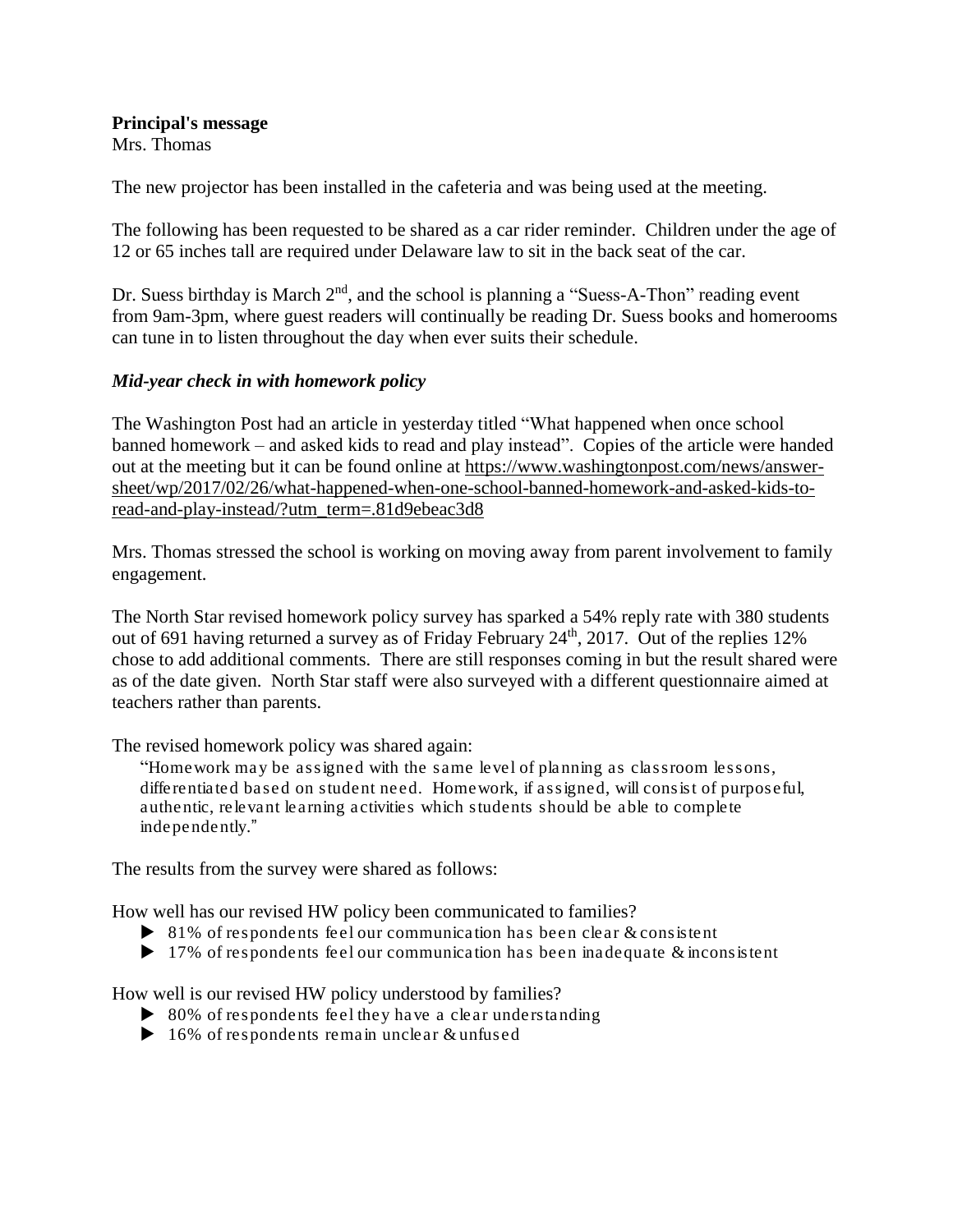How comfortable is your family with our revised HW policy?

- $\blacktriangleright$  57% of respondents feel comfortable
- $\blacktriangleright$  40% of respondents remain uncomfortable

How effective have you found our revised policy to be for your child?

- $\triangleright$  51% of respondents feel the revised policy is effective
- $\blacktriangleright$  41% of respondents feel the revised policy is ineffective

Staff survey

- 33% of staff respondents have been unchanged in their opinions of homework
- $\triangleright$  50% of staff respondents have found their opinion to move from being a proponent of homework to an opponent of homework

(positive response to revised policy)

 $\blacktriangleright$  11% of staff respondents have found their opinion to move more in favor of homework (negative response to revised policy)

Mrs. Thomas shared how she has spoken to the Principal at HB Du Pont Middle School about homework to gauge his view, and he shared that on average  $6<sup>th</sup>$  grade students will have 50-60 minutes of homework a night, but this does depend on their individual teachers. He felt Middle school is the sandwich filling between the changes in homework from Elementary to Middle to High School.

Themes and trends to be worked on

- Communication
- ▶ Prepare for Middle School... build "soft skills"
- Further Family Engagement

Many teachers are now using the homework agenda books to get students to write down things about their day that can then be used as starting point at home to discuss the day and what is being taught and worked on at school.

The school is looking at hosting curriculum and family engagement nights by grade level.

The school is sticking with the revised homework policy and there will be focus on communication, and looking at what are "soft skills" needed throughout school and on to Middle School, and how can these be put into daily instruction.

Mrs. Thomas opened the floor to any comments, feedback or questions. None were raised.

#### **Questions**

No questions asked.

Meeting adjourned at 7:54pm.

#### **Closing**